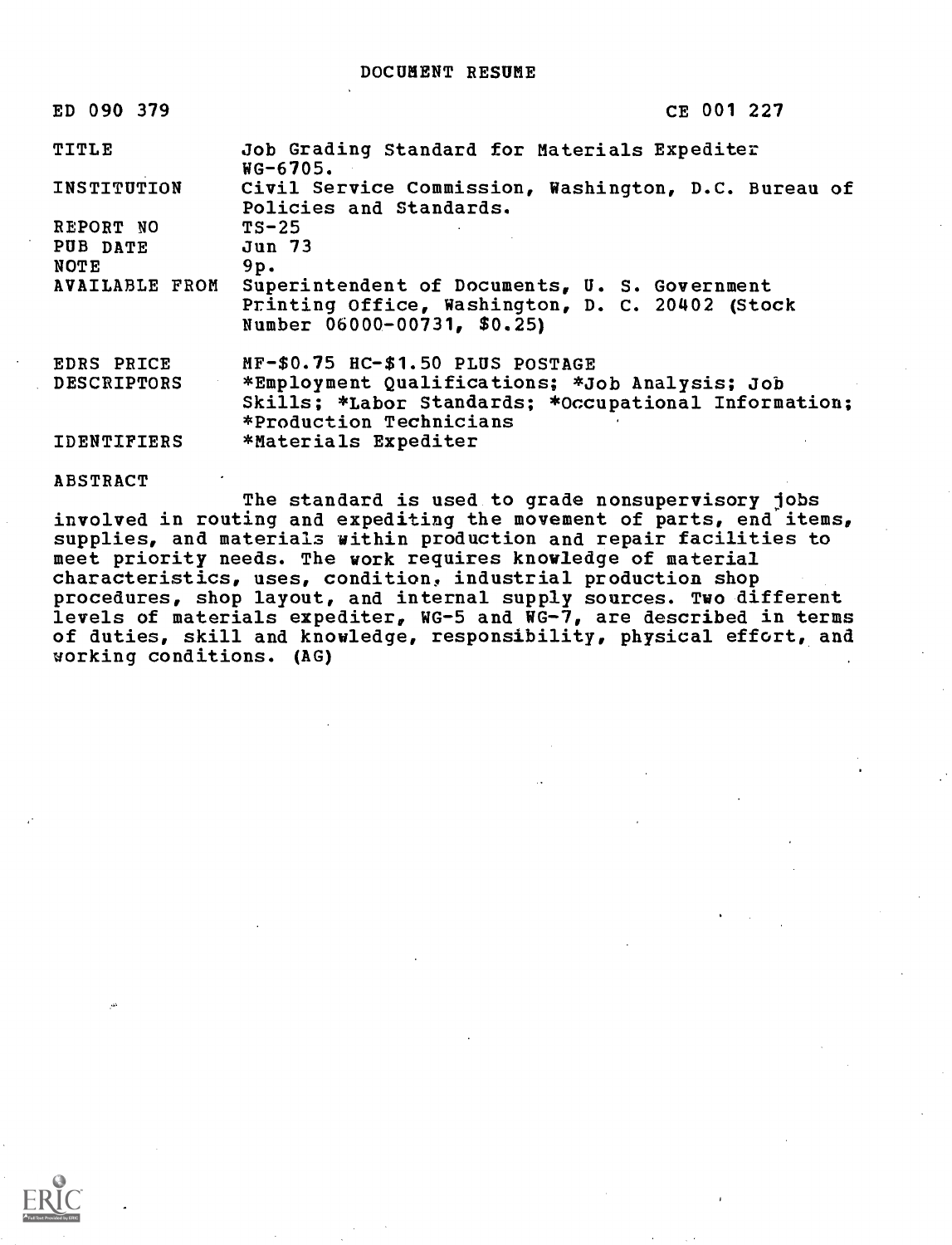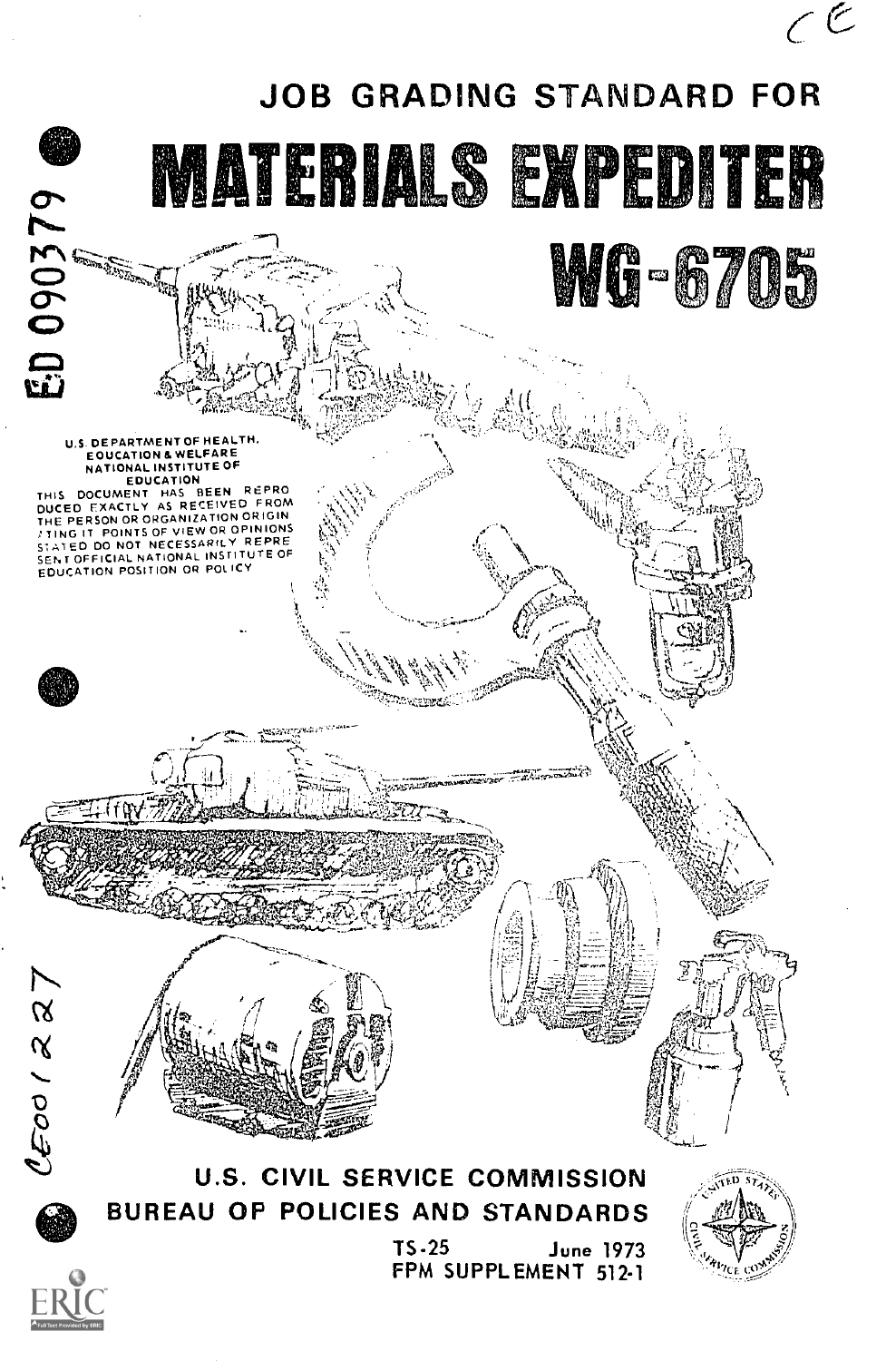# WORK COVERED

This standard is used to grade nonsupervisory jobs involved in routing and expediting the movement of parts, end items, supplies, and material within production and repair facilities to meet priority needs.

This work requires knowledge of material characteristics, uses, condition. industrial production shop procedures, shop layout, and internal supply sources.

# WORK NOT COVERED

Not covered by this standard is work primarily involving :

- -Storing and issuing tools, test equipment, etc., with associated responsibility for routing items stored for repair or recalibration (Tools and Parts Attendant, WG-6904) ;
- Receiving, storing, and assembling for issue or shipment, and shipping a variety of bin and bulk supplies, materials, and equipment (Warehouseman, WG-6907);
- Operating vehicles in the routine pick-up and delivery of pre $a\bar{d}d$ ressed material (Motor Vehicle Operator, WG-5703) ;
- --Providing supply clerical and technical support services required to carry out repair, supply, or maintenance operations, e.g., ini. tiating requisitions for supply issue or local purchase action; consulting stock lists and technical publications to obtain interchangeability of substitution information; performing identification and destination acceptance of items received from supply or procurement sources ; or otherwise ordering, receiving, issuing, replenishing, and taking inventory of supplies (Supply Clerical and Technician Series, GS-2005) ;
- Planning and developing paperwork to effect proper routing, i.e., work sequencing, of items through specific shop operations (Production Control Series, GS-1152, and pay plan for Wage Employees Engaged in Production Facilitating Operation) .

## TITLES

Jobs covered by this standard are to be titled Materials Expediter.

TS 25<br>June 1978 June  $1973$   $100$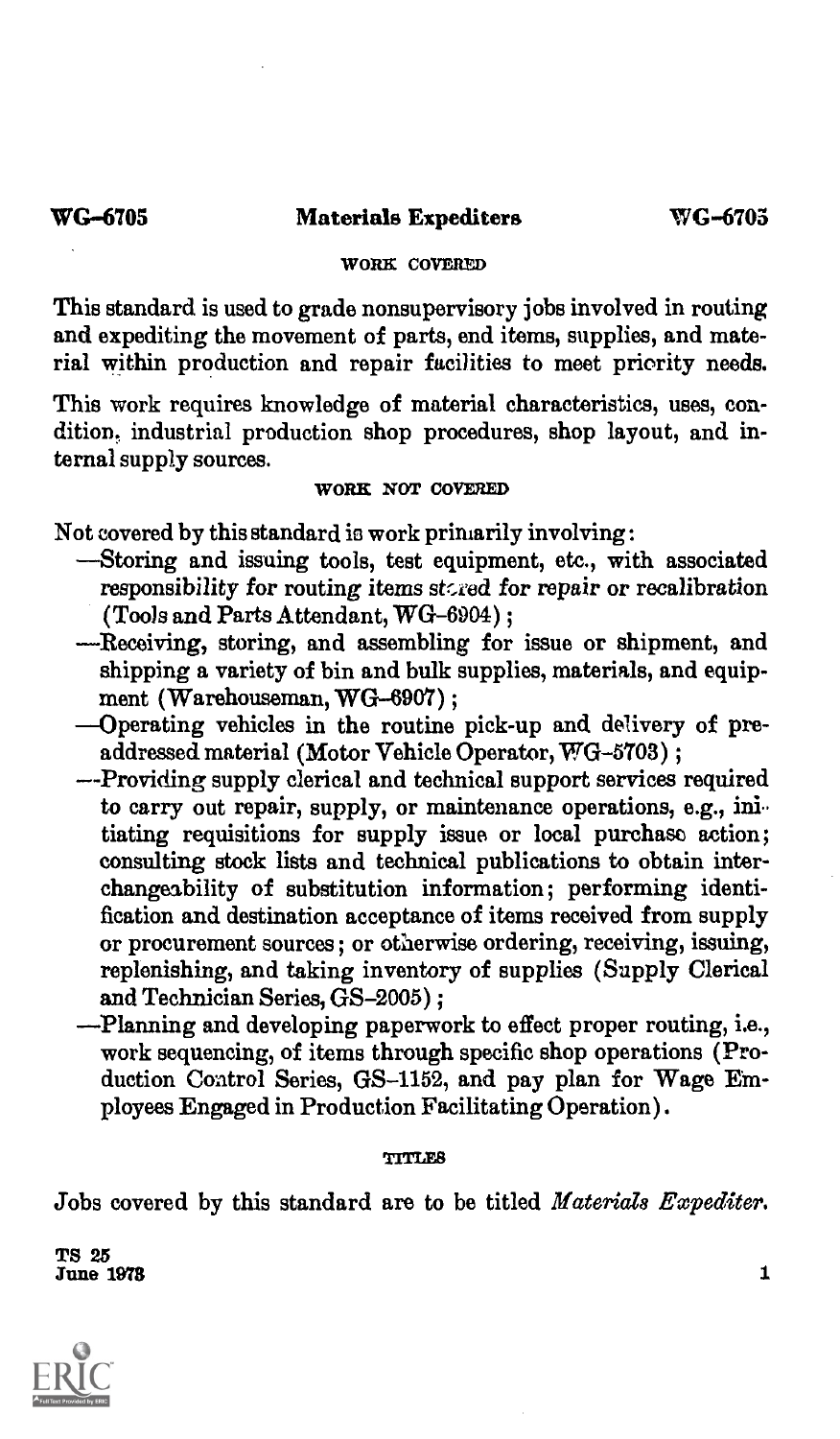### GRADE LEVELS

# WG-6705 WG-6705

This standard does not describe all possible grades at which jobs might be established. If jobs differ substantially from the skill, knowledge, or other work requirements described for the jobs in the standard, they may warrant grading either above or below the grades of these jobs based on the application of sound job grading methods.

 $\frac{\text{TS} \hspace{0.1cm} 25}{\text{Jino} \hspace{0.1cm} 1978}$ June 1078

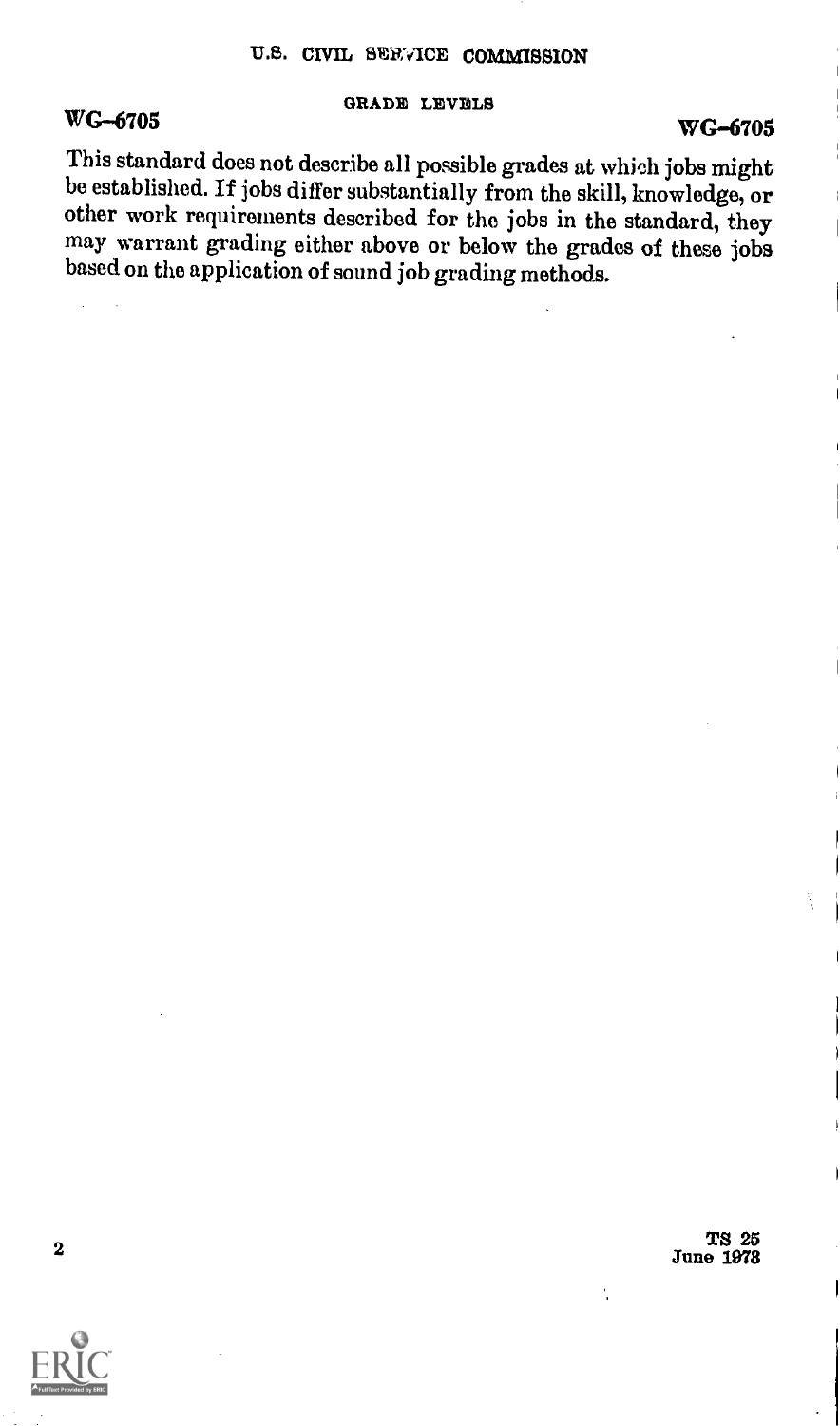# WG-6705-5 Materials Expediter, WC-5 WC-5705-5

Duties: Under the direction of a supervisor or higher-grade employee, performs various routine control center operations requiring a limited knowledge of industrial shop facilities and routing procedures.

- Receives incoming material either at the assigned work center or by picking material up at some other geographical location. Unloads material from trucks, pallets, pallet boxes, baskets or incoming bench. Opens crates, boxes, cartons, or bags as necessary and removes material for storage. Places material in bins or assigned storage space in production shop area.
- -- Checks route tags of shop orders that are attached to items processed through the control point to assure that the item (s) received and the document correspond in identity, quantity, and job number. Checks the documents to insure that routing is correct and that previous shops on the routing have been signed off, indicating completion of their work. Notifies the supervisor of discrepancies.
- -- In a control-finished parts storeroom, checks routing documents for inspection release stamps and matches to proper parts and assemblies. Stores material in or on shelves, cabinets, racks, or drawers, either individually or in kits, or by end-item sequence number or area of installation, as called for by production shop cards or other instructions. Labels and identifies shelves, drawers, and bins for ease of location and identification of material stored. Enters information such as bin number or quantity on a Kardex or other form of accountability for cross-reference to material locations by part number or kit number for rapid location of materials. Letects damaged or uncompleted items, which are brought to the attention of the supervisor or higher graded employee for disposition. Assembles material into kits, packages, lots or units, according to shop requirements and issues to individual workmen: as required by job assignments. Orders material as ,requested by shop personnel, Hand delivers documents to expedite critical orders. Progresses orders and reports nonavailability of material to supervisor for action. May deliver material directly to workmen on line or work assignment dock. Delivers shop stock material such as 100 percent replacement items or repair parts, as requested by shop personnel or by job card requirements.

TS 25 June 1973

 $\mathbf{a}$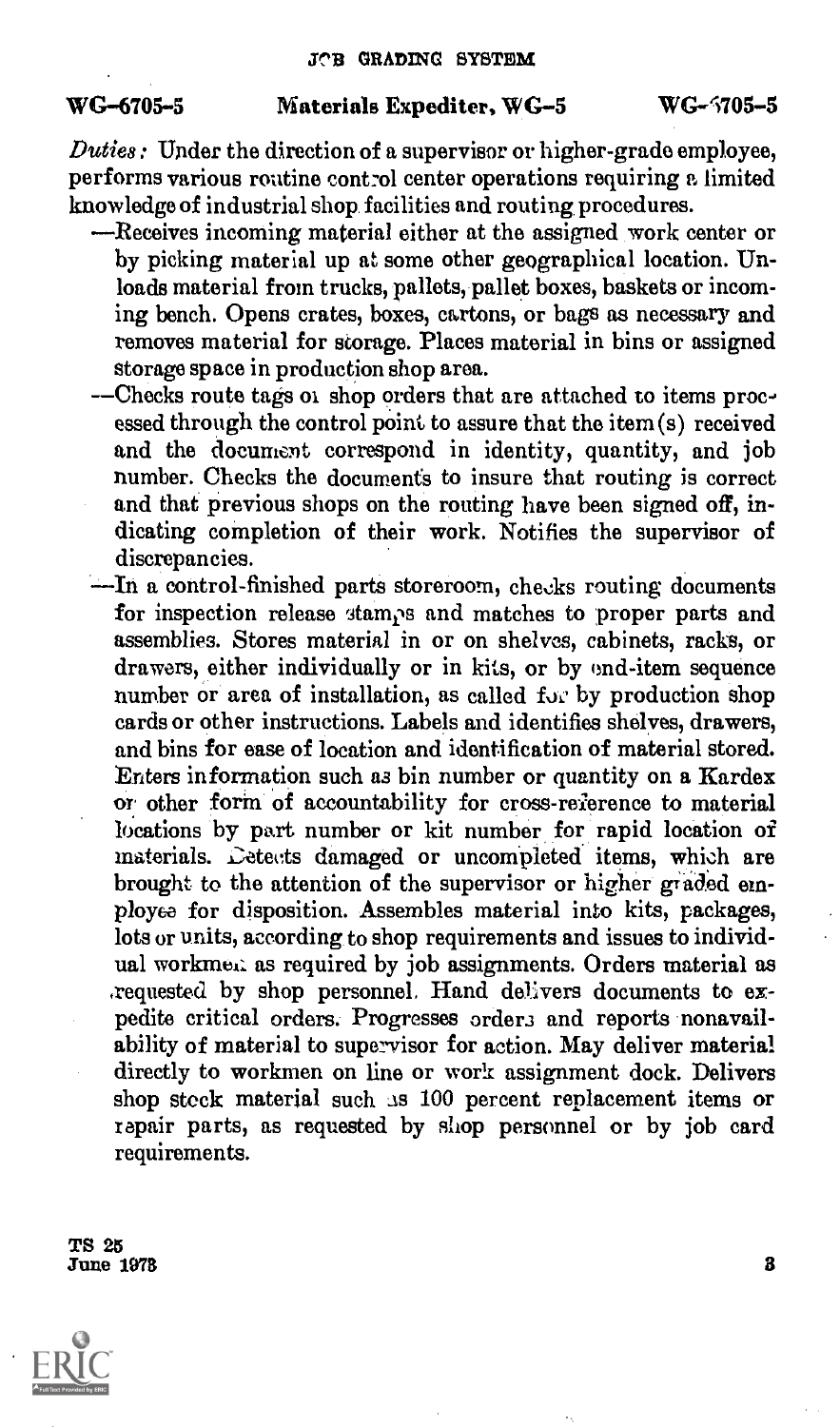When work is completed by the shop and returned to the control point, insures that shop personnel have signed or stamped-off for the work which has been accomplished. Prepares material for movement to the next routing location by securely placing it on flats or carts or other material handling devices. Notifies transportation personnel to deliver material to next routing point or expedites material by hand-carrying to the next routing point as directed.

# Skill and Knowledge:

- -Knowledge of a limited variety of parts and equipment. Can identify routine items which may be restricted to a particular kind, e.g., electrical, electronic, mechanical, or to a particular project, e.g., a specific model of aircraft engine or combat vehicle. A general knowledge of activity production processes and supply procedures in order to perform duties such as receive materials and parts and place them in storage areas most convenient to the production process, insure that received materials are stored in the proper project area, return improper or excess material to supply for disposal;
- Ability to read and interpret instructions which directly describe specific functions such as directions for filling a requisition form or materi- ls turn-in form;
- Ability to make legible and accurate entries on stock record cards, routing cards, or similar documents;
- Dependability to report possible errors or discrepancies in material or documentation. Ability to independently correct obvious mistakes such as readily identifiable parts incorrectly stored in an area remote from the worksite.

Responsibility: Receives detailed instruction on work to be accomplished and makes decisions within the framework of these prescribed procedures, such as which work area is using a particular item and which bin or rack will be most convenient for the mechanics. Work direction is received from the supervisor who assigns work and directs the accomplishment of specific tasks. Works alone on some new assignments where detailed instructions are provided. Responsible for perfcrming individual day-to-day job assignments under normal supervision after competence has been demonstrated.

> TS 25 June 1978



4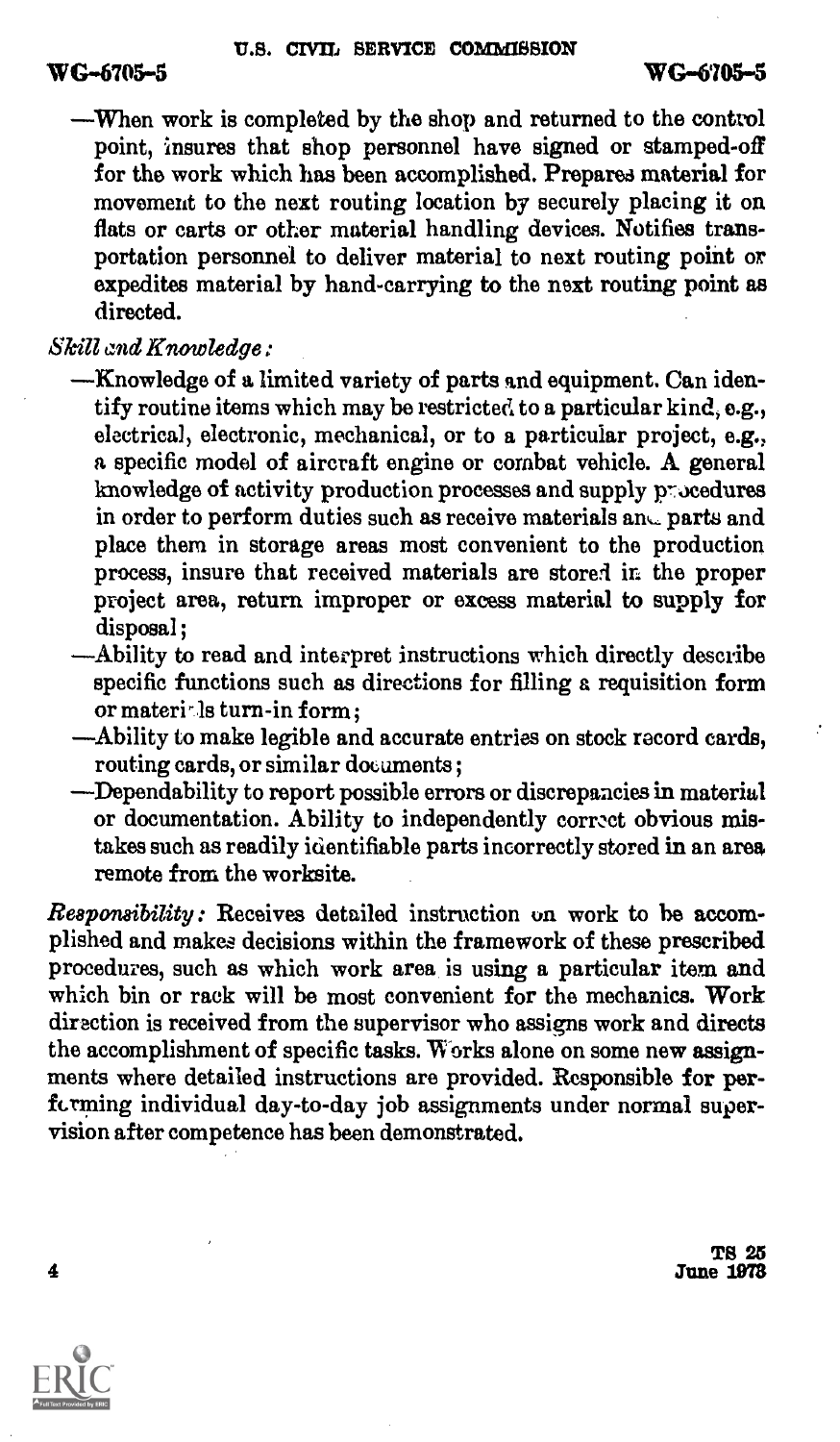# WG-6705-5

Physical Effort: Regularly handles weights up to 40 pounds unassisted, with carries up to 25 feet. Occasionally handles weights up to 80 pounds. Material handling devices and assistance of other workers are available for handling especially heavy items. Heavy exertion is frequent. Constant kneeling, crouching, stooping, and walking is required.

Working Conditions: Regularly exposed to possible injury associated with handling equipment. Work is usually performed indoors in a well-lighted and ventilated production shop area. May be exposed for short periods to outdoor conditions. Regularly exposed to shop noises, dirt, fumes, and vibrations.

TS 25<br>June 1978 June  $1973$ 

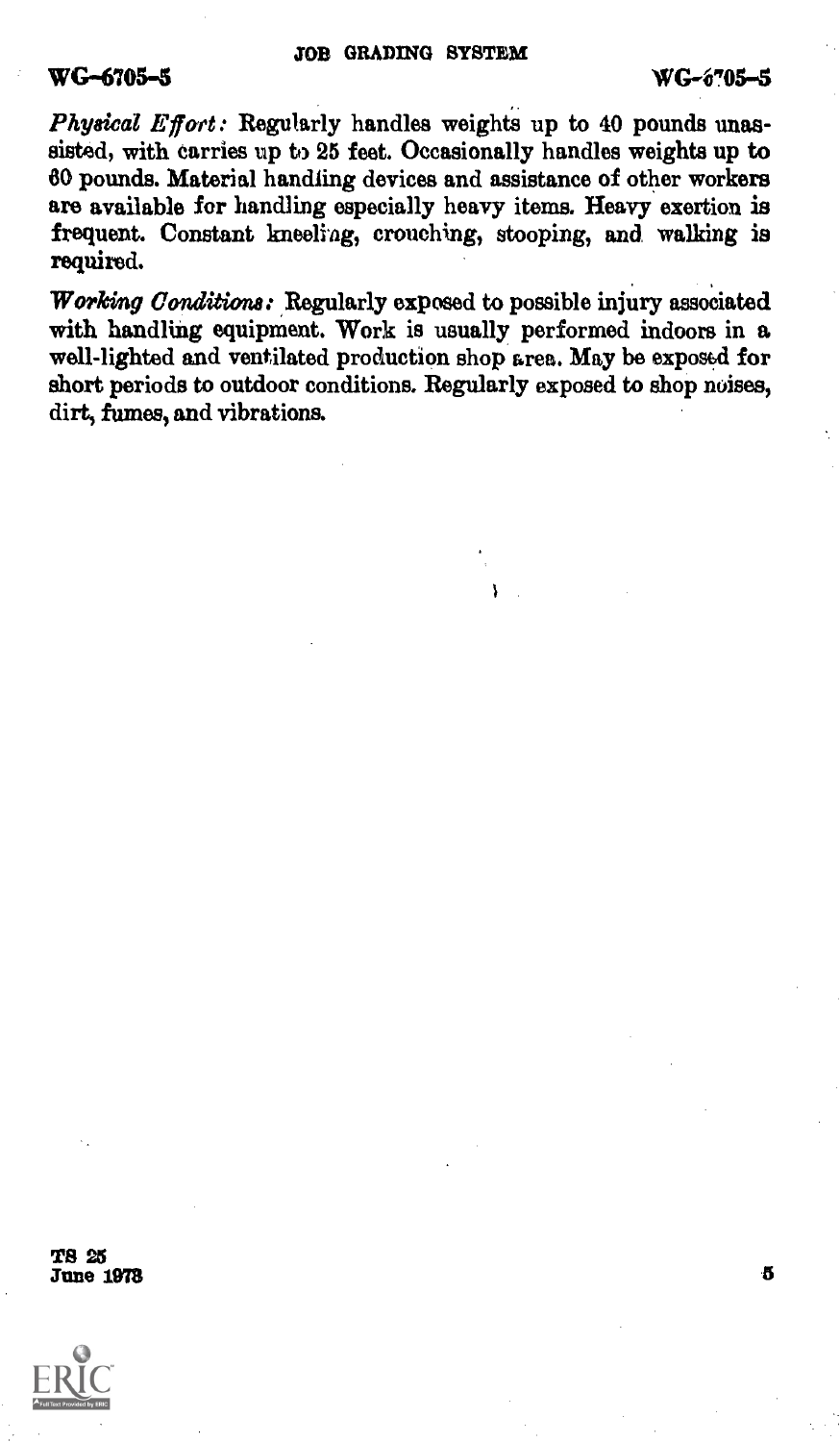### U.S. CIVIL SERVICE COMMISSION

# WG-6705-7 Materials Expediter, WG-7 WG-6705-7

Duties: The materials expediter routes parts, assemblies, and other material into or out of industrial shop facilities. He expedites the movement, of priority items and follows up on overdue material, keeping production controllers and work area supervisor informed of material status. Using knowledge of parts, end item assemblies, and production processes, the materials expediter :

- Receives materials, parts, components and assemblies undergoing test, repair, rework or manufacture ;
- Examines items received to verify part number,' identity, and quantity with routing documents, checks for discrepancies such as untagged parts attached or unreported damage;
- When routing documents are missing, or item identity is questionable, makes positive identification by referring to parts manuals, matching parts with like parts, or referring to finished parts lists or blueprints;
- Insures that all previous processing has been completed by observing condition and appearance and checking routing documents for inspection sign off from each process;
- If quantity of item is incorrect, attempts to locate missing items by backtracking routing, or initiating request for replacement parts;
- Dispatches and subroutes material between control points and between control points and shops;
- -Writes subrcute shop orders for additional processing by other shops when greater than normal wear or damage is observed;
- --Dispatches material through shops in accordance with established schedules and determines the schedules for subroutes according to the shops' required date and the predetermined flow time allowed. Assigns priorities as needed by serial number controlled production or other critical conditions;
- Follows up on material within a shop or between shops, within a control point or between control points; expedites movement of critical items by searching for and locating items in shops and arranging with schedulers and shop supervisors to advance the processing;
- Prepares material for dispatching by using correct materials handling methods and devices to insure that items are routed and dispatched to next shop or final destination without damage; Prepares material requisitions for parts and materials required in support of production shop work requirements based on request

TS 25 **June 1978** 



6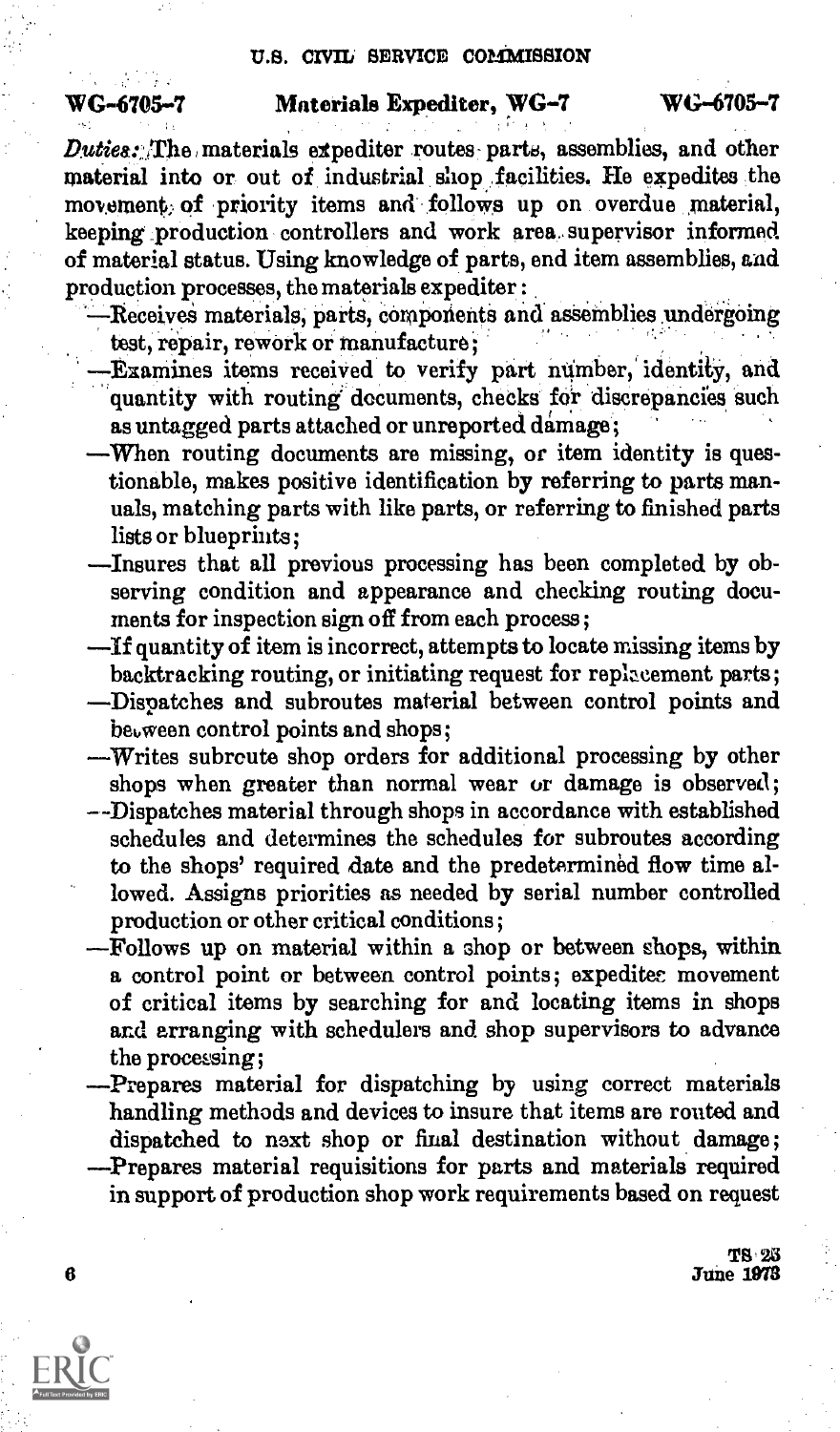of shop supervisors and from examination and evaluation of material coordination lists, service changes, and responsible shop and finished parts storeroom lists:

- Follows up on non available material by contacting other control points to determine estimated completion date or by contacting material control point or material planners on status of ordered materials, by searching process shops for material which can be expedited, locating stocks in other program areas which can be borrowed or equipment which can be cannibalized pending receipt of material;
- Refers unresolved material shortages to supervisor, recommending requests for fabrication or proposal for local purchase or local manufacture ;
- In addition, may perform miscellaneous duties such as assemble parts into kits, make listings of items delayed in process or in backlog and their status, physically inventory units and assemblies, prepare reports, maintain records, and operate pallet jacks, forklifts, or light trucks to transport materials.

Skill and Knowledge:

- Good knowledge of parts and equipment. Can identify most of the parts, tools, and equipment encountered on several concurrent projects. Can identify many major items visually. Knows the frequency of use of the items and of the different shop procedures and work methods required to produce or rework the parts in order to give priority attention to expediting thu critical parts which will have the greatest impact on production. Ability to meet production schedules. Have flexibility to try different solutions when the usual sequence of approaches fails to solve delays or shortages.
- Knowledge of production process and supply procedures at the activity in order to locate and expedite critical parts which could delay end item production in his assigned work. For example, uses knowledge of the production or rework processes for a critical part in order to backtrack to locate a supply of parts at an intermediate stage of production and arrange for priority processing. Uses knowledge of requisition procedures to follow up material requisitions to determine if they are available from supply or if similar material has been issued to other shop areas from which it may be borrowed. Ability to check routing documents for ac-

TS 25  $\overline{\text{June}}$  1978  $\overline{7}$